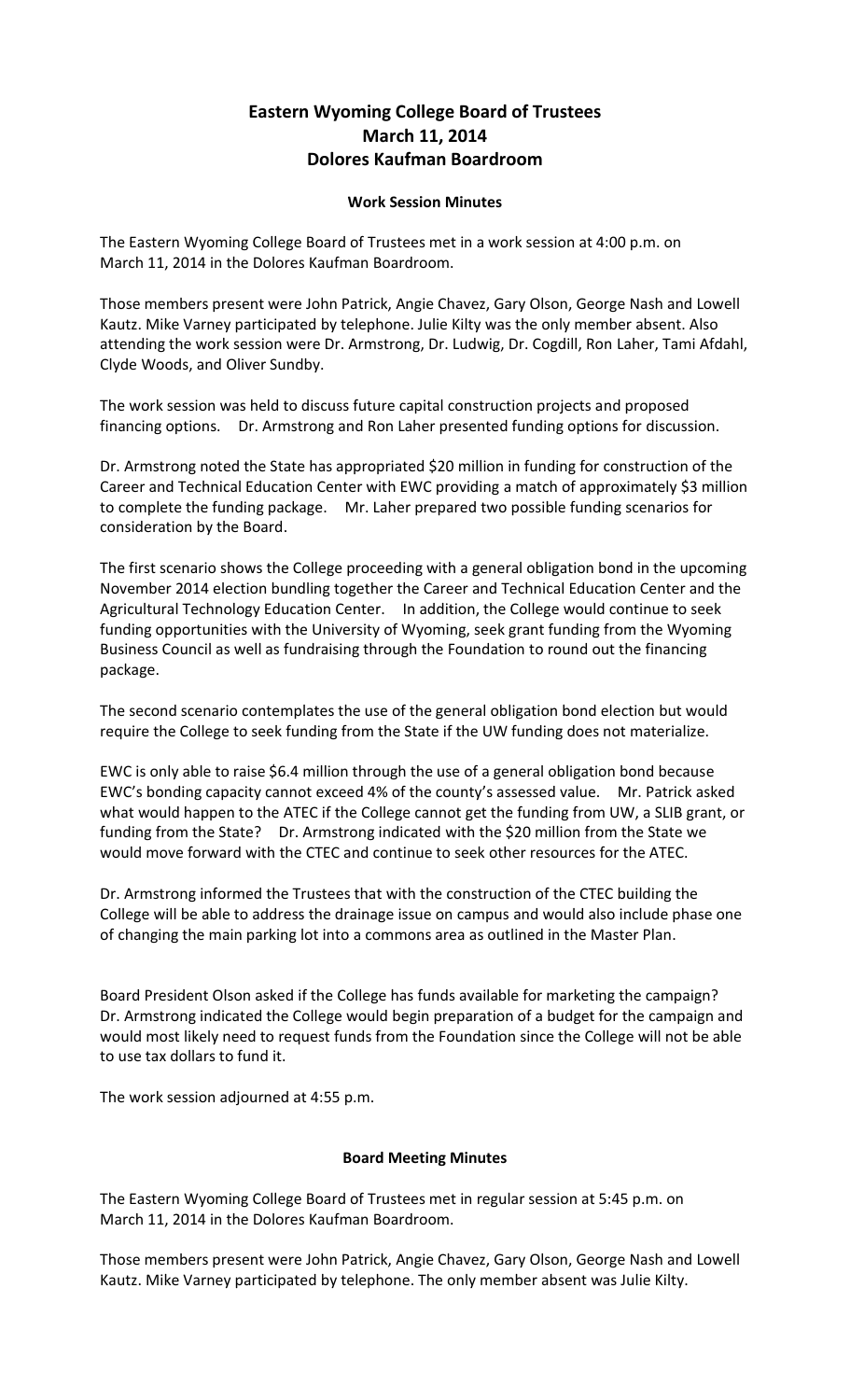The meeting was called to order by Board President Olson at 5:45 p.m.

ACTION The Board was requested to approve the agenda. Mrs. Chavez moved and Mr. Varney seconded the motion to approve the agenda, as presented. Motion carried unanimously.

In his president's update, Dr. Armstrong provided a recap of the 2014 Legislative Session. He noted the community colleges received good support from the legislature this session. In addition, Dr. Armstrong and Trustee Kautz provided an update of the National Legislative Summit held in Washington D.C.

- ACTION The consent agenda was considered by the Board. Mr. Patrick moved and Mr. Kautz seconded to approve the consent agenda, which included the minutes from the February 22, 2014 meeting and executive session, the minutes from the February 24, 2014 special meeting, the request to submit the Families Becoming Independent (FBI) program grant, and the request to seek proposals for the Lancer Hall Additions Project. The motion was unanimously passed.
- ACTION Mr. Laher presented the financial report. In addition, Mr. Woods presented an update on the construction projects. Mr. Varney moved to approve the financial report, as presented. Mrs. Chavez seconded and the motion was unanimously passed.
- ACTION The Board of Trustees were requested to adopt a formal resolution authorizing the issuance of facility refunding and improvement bonds, Series 2014, with a principal amount of \$4,230,000 for the Lancer Hall Additions project. Mr. Laher outlined the process leading up to the resolution authorizing the issuance of the bonds and working with the local banking institutions on the financing. Barbara Bonds, EWC bond attorney noted with the Board's adoption of the resolution the College will be able to move forward with authorizing the execution of the bonds and the closing documents. Platte Valley Bank will serve as the lead bank with participation from First State Bank, Points West Community Bank, and Pinnacle Bank. Mr. Nash moved to approve the resolution as presented; second by Mrs. Chavez. Motion carried unanimously.
- ACTION The Trustees were requested to consider the reappointment of all non-tenured faculty for fiscal year 2015. Mr. Varney moved to approve the reappointment of all eligible non-tenured faculty, as presented. Seconded by Kautz. Motion carried unanimously.
- ACTION Two bids for the renovation of the Fine Arts Entry project were received; namely, Goshen County Construction and Haass Construction. Mr. Woods informed the Board that the administration was recommending accepting Goshen County Construction's Base Bid of \$347,353, the Alternate 1 – Landscaping Phase 1 bid of \$56,721, and Alternate 3 – Lighting for Phase 1 bid of \$23,535 for a total project cost of \$427,609. Mr. Woods indicated Major Maintenance funds will be used for the Base Bid portion of the project and College funds will be used for the Alternates. Alternates 2 and 4 will be pursued when funding becomes available. The Board was informed the work for this project will begin May 27, 2014 with all interior work being completed no later than August 5, 2014. Final completion of the project is set for no later than September 1, 2014. Mr. Woods also noted that the State of Wyoming Department of Administration & Information, Office of Construction Management has approved the recommendation to award a contract to Goshen County Construction for this project. Mr. Nash moved to accept Goshen County Construction's Base Bid, Alternates 1 and 2 for a total project amount of \$427,609, as presented. Mr. Patrick seconded and the motion was unanimously passed.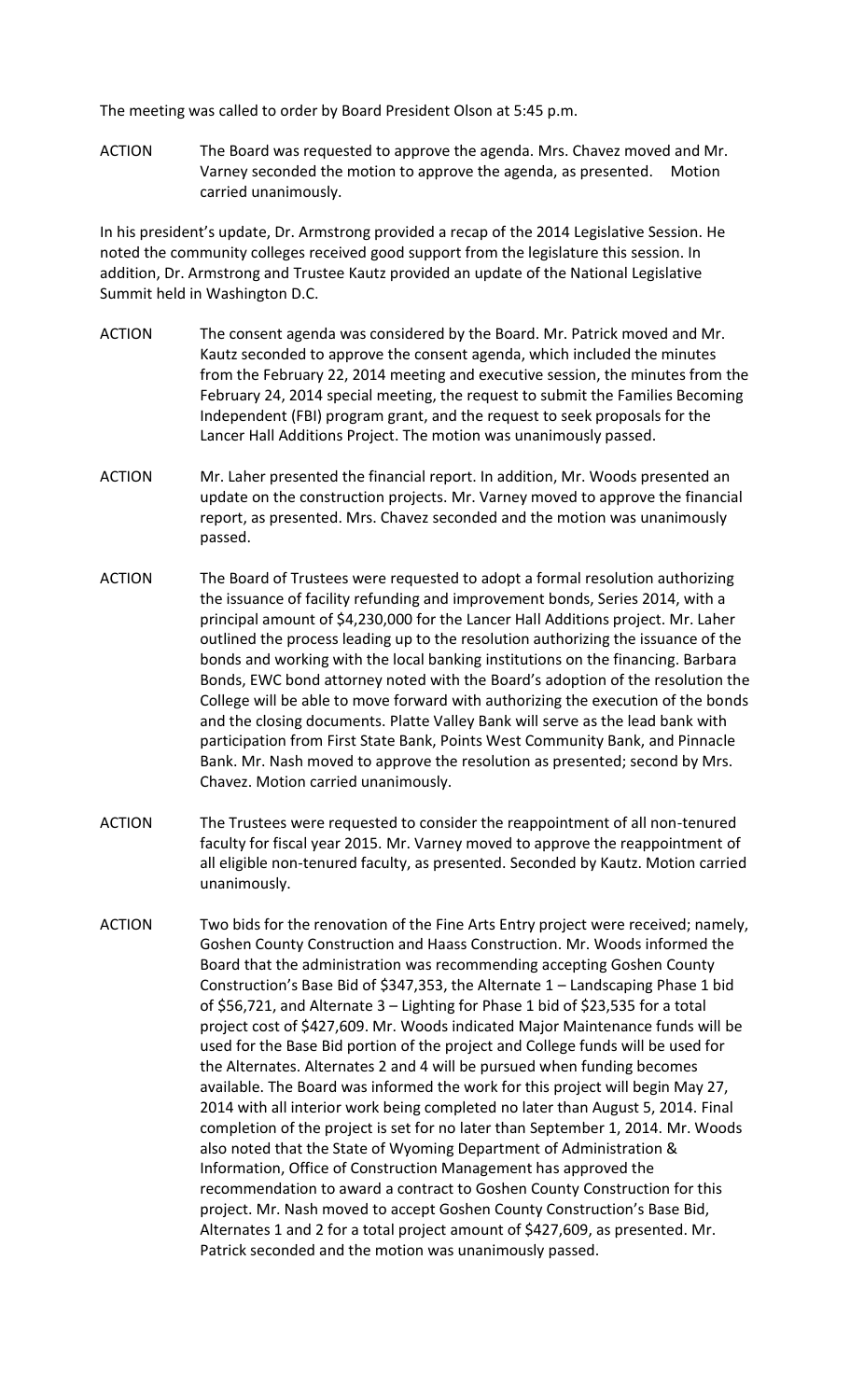- ACTION The Trustees were requested to consider the proposed funding proposals for the financing of two construction projects; namely the Career and Technical Education Center (CTEC) and the Agricultural Technology Education Center (ATEC). The State has appropriated \$20 million for construction of the project and EWC will need to provide approximately \$2.9 million in matching funds. Through the use of a general obligation bond EWC would be able to collect the matching funds for the CTEC as well as funds towards the construction of the ATEC. The remaining balance would come from other resources such as fundraising, UW match and grants from the Wyoming Business Council. Dr. Armstrong requested the Board approve moving forward with a general obligation bond issue at the November 2014 election. Following the discussion, Mr. Patrick moved that the Board of Trustees direct the College Administration to proceed with options to fund both the ATEC and the CTEC buildings with funding to come from all available sources including, but not limited to, general obligation bonds, State Loan Investment Board (SLIB) grants, fundraising, matching funds with the University of Wyoming, and report back to the Board what their recommendations are at the next meeting. Mr. Nash seconded and the motion was unanimously passed.
- ACTION Mr. Laher informed the Trustees that Eastern Wyoming College, a member of the Eastern Wyoming Board of Cooperative Educational Services (EWBOCES), has been appointed as the EWBOCES acting fiscal agent for the period from July 1, 2014 to June 30, 2015. He noted the agreement has been prepared with legal advice from David Evans and O'Kelley Pearson. A motion was made by Mrs. Chavez and seconded by Mr. Kautz to approve the EWBOCES Fiscal Agency Agreement, as presented. Motion carried unanimously.
- ACTION Mr. Laher further reported that in fulfilling the responsibilities of the EWBOCES fiscal agency appointment, it is necessary to have a separate joint bank account to receive millage revenues from the participating school districts. These revenues will be redistributed back to the districts upon receipt. He noted the account will best serve the EWBOCES if opened at Platte Valley Bank as it will need to be supported by an active EWC bank account with right of offset, which means that funds may be wired out without waiting for the bank to collect on the checks that have been deposited. Two signatures will be required to withdraw funds and the official signatories on the account are Mr. Laher, Lori Moore (Payroll Specialist), and Karen Parriott (Business Office Director). The account would be jointly owned by EWC and EWBOCES. Mr. Varney moved and Mr. Nash seconded the motion to authorize the opening of a joint bank account, as presented. Motion carried unanimously.

Updates were provided by the offices of Human Resources, Learning, Student Services, and College Relations.

Dr. Ludwig provided the Board of Trustees with the Integrated Postsecondary Education Data Systems (IPEDS) report and the Wyoming Community College System Summer 2013 Enrollment Report. In addition, she provided the Trustees with the Fall 2013 summary which indicated the Fall 2013 headcount increased 1.5% and the FTE increased by 3.4% compared to Fall 2012. Dr. Ludwig also informed the Board that the Annual Enrollment Comparison report through Fall 2013 indicated EWC experienced an increase of 48 (2%) total students compared to 2012-13. Total Summer enrollment had an increase of 19 students and Fall had an increase of 29 students. The total headcount was 149 students above the five-year average. EWC experienced a 4.2% increase in FTE compared to 2012-13 and the FTE was 98.68 above the five-year average. The Board was also informed that as of March 1, all registrations have been entered with Outreach representing 35% and Goshen representing 62% of the FTE.